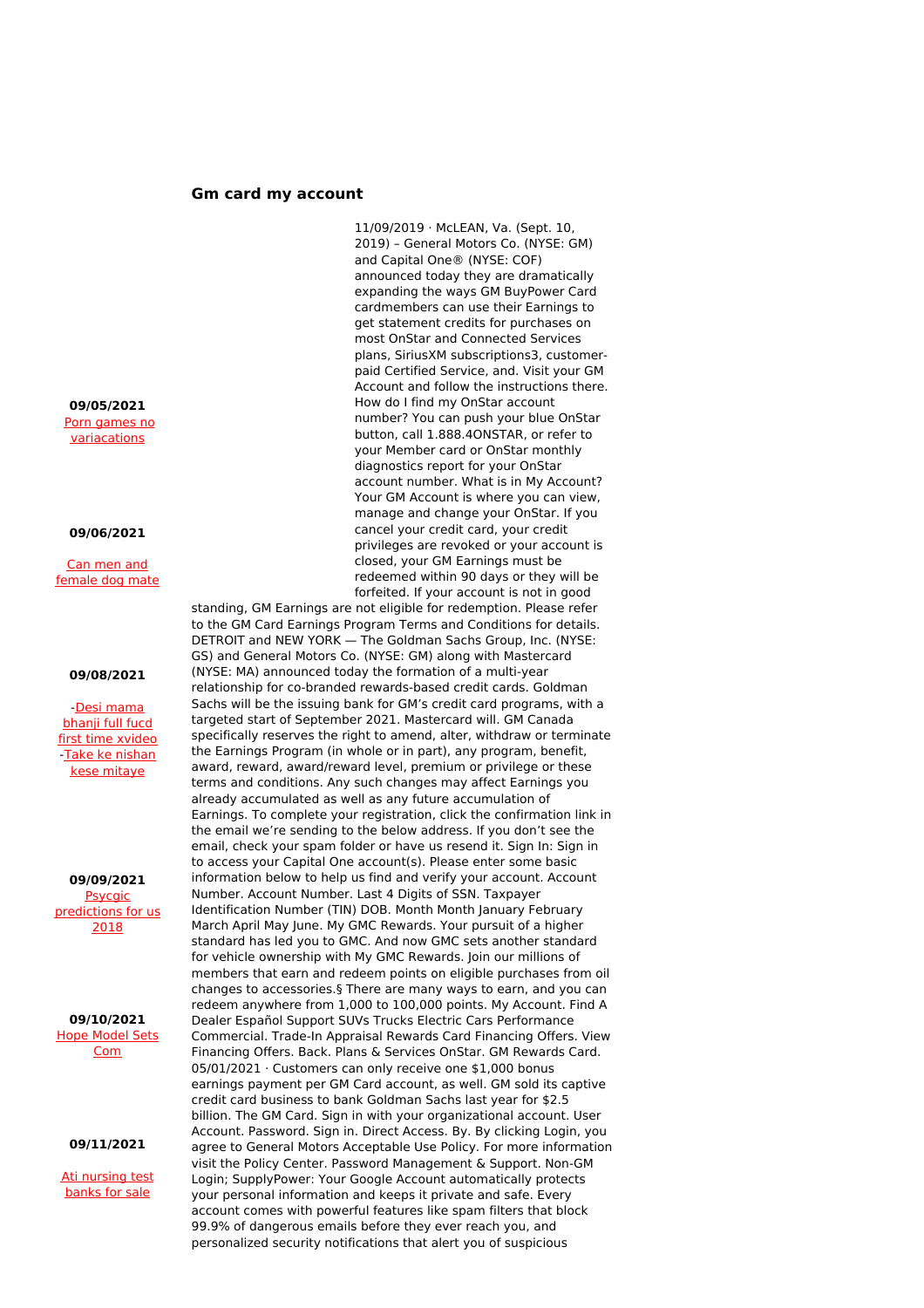**09/13/2021**

Icd 10 partial nail [avulsion](http://manufakturawakame.pl/tOQ)

activity and malicious websites. Updates to My Chevrolet Rewards† were originally planned for 9/8/21. These changes will now take place on 1/10/22. At that time, 1 point will equal 1 penny in redeemable value. Points posted to your account on or after 1/10/22 will be subject to new earn point values. Until then, you can continue to use your points as you always have.  $05/10/2020 \cdot$  The Goldman Sachs Group GS has acquired General Motors Co's GM credit card unit for about \$2.5 billion from Capital One Financial COF. The news was first reported by The Wall Street Journal. Cannot be combined with other GM Card Bonus Earnings offers or other GM Card Accounts. Valid from 1/6/15 to 3/2/15. Non-transferable to another GM Card Account. Only Cardmembers, and their authorized user(s) listed on the account as of 1/6/14, that receive the November mailing and provide a unique "Bonus Earnings Code" are eligible for the offer. Sign In. Log into your GM Card or GM Flexible Earnings Card on this page. Manage your Capital One® Account. Manage Your Earnings. Log in to your Earnings Account to: View your Earnings statement. See private offers. Create or update your Earnings profile. Review Program Rules. Username. Sign In: Sign in to access your Capital One account(s). 30/08/2018 · Steps to enroll in My GM Rewards. Go to www.mygmrewards.com. In the top right corner, choose "Sign Up.". Complete the form by filling in all of the information requested (use the same email that you used for OnStar registration). Click sign up. Confirm your account via email. This email will be from GM Rewards. To view your minimum payment due this month, sign on to your account, click Pay Bill. Your minimum due will be shown once you click Choose Amount. On this page you can view your current minimum payment and other account information. If you have not received your first statement, we have not calculated your due date, and you don't owe us a. MyAccountAccess is a secure website that allows people with multiple credit cards to handle all dimensions of their finances. My Account Access is easy to use and users can connect at home, at work or on a cell phone. On the site, customers can verify credit card processing and transactions, update their online profiles and manage payments and. {{ metaDescription }}. Purchase must be made at a participating U.S. GM dealer. See mycertifiedservicerebates.com for details and rebate form, which must be submitted by 12/31/2021. Allow 6 to 8 weeks for delivery of debit card. Offer ends 11/30/2021. Current GM or BuyPower Cardholders only. Terms and Conditions apply. Purchase must be made at a participating U.S. GM. Where the GM Card Account is closed upon the death of the Primary Cardholder or Secondary Cardholder, any unused Earnings will be available for 90 days for redemption by the surviving Primary or Secondary Cardholder, provided the GM Card Account is otherwise in Good Standing. After 90 days, all unredeemed Earnings will be forfeited. 24/11/2021 · I was checking out on a online web site and entered all the required information to charge to my Capital One GM card and submitted to close out and my card was refused. This was the second time. My GM Rewards. Reward yourself with My GM Rewards—you deserve it. Join our millions of members that earn and redeem points on eligible purchases from oil changes to accessories.§ There are many ways to earn, and you can redeem anywhere from 1,000 to 100,000 points. It's free to join, and we'll give you 1,000 points just for signing up. Log in to manage your GM Credit Card Online. Make a payment. Manage your account preferences. MyAccount Login. Enter the account number and Date of Birth / Last 4 of SSN / Taxpayer Identification Number associated with the account and we'll send you a email reminder. Forgot Password? Enter your Email Address, and we'll email you a link to create a new password. remainder of your Account year. There is no limit to the amount you may earn within an Account Year. Earnings from the BuyPower Card cannot be combined with Earnings from any other GM Card, GM Flexible Earnings Card, GM Extended Family Card or BuyPower Card product. You will not receive Earnings on any: • Transferred balances • Cash advances Use the My Account link at the upper right of any page to access your personal profile, security settings, rewards, plans, services and more.. GM Rewards Card GM Financial Corporate Offers INDUSTRY SOLUTIONS. GM Fleet GM Powered Solutions GM Defense GM Ventures. If the My BP Credit card credentials are entered correctly, cardholders will be redirected to the account home page. Among the thousands of credit cards accessible in the United States, MyBPCreditcard Login is one of the best. Having a My BP Credit card in the pocket can make life much easier. Why My BP Credit card Online? Use the My Account link at the upper right of any page to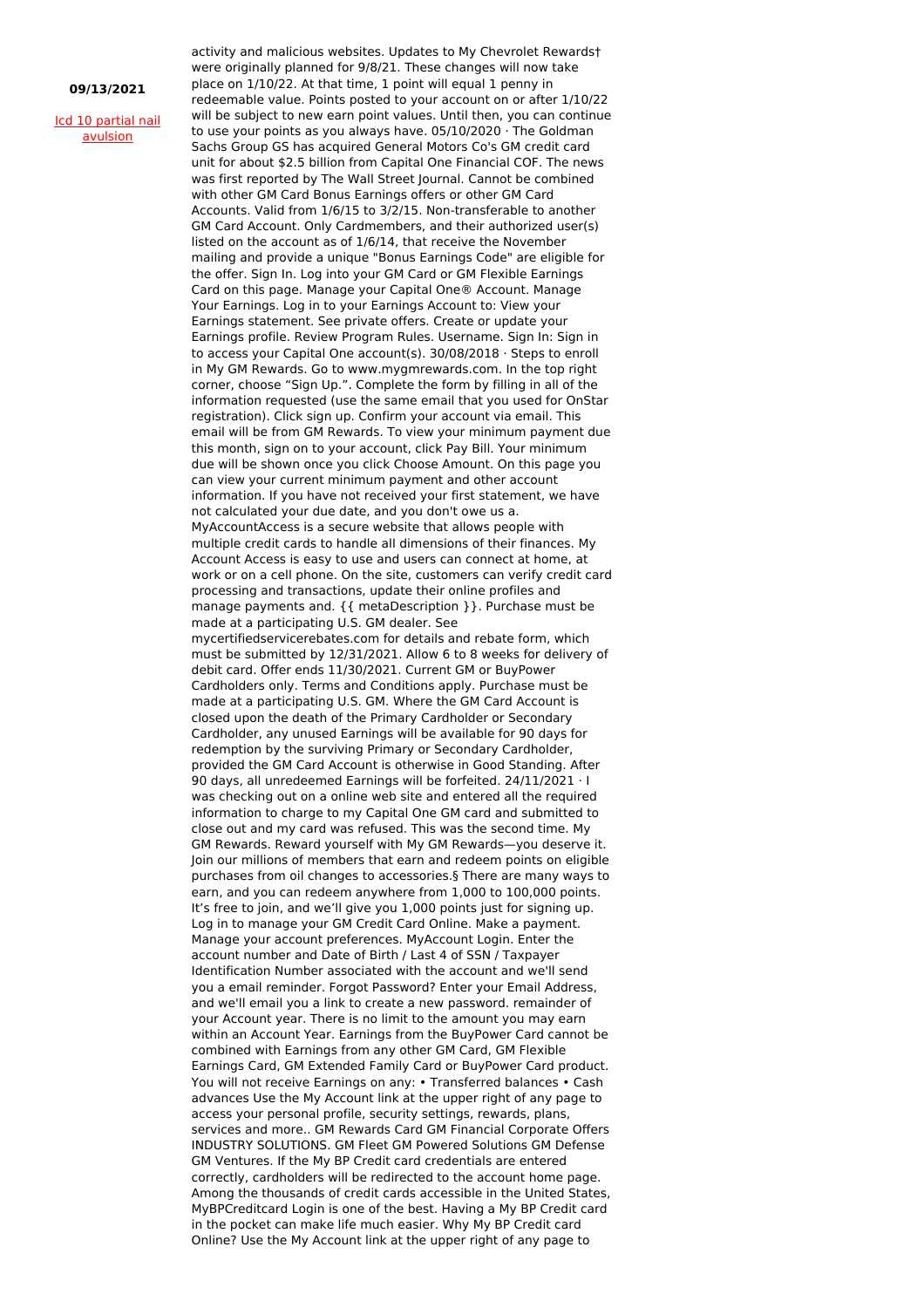access your personal profile, security settings, rewards, plans, services and more. SIGN IN TO YOUR ACCOUNT. HOW-TO AND TROUBLESHOOTING. Get information, tips and how-to instructions for your GMC as well as help with your GM services and subscriptions. 26/08/2011 · \* Your GM Card Earnings are nonnegotiable and cannot be redeemed in whole or in part for cash or applied to the balance of your GM Card Account. \* As the primary GM Cardmember, you may transfer your Earnings to the following immediate family members for purchase or lease of an eligible, new GM vehicle: parents, spouse, siblings or TEENren. Updates to My GM Rewards† were originally planned for 9/8/21. These changes will now take place on 1/10/22. At that time, 1 point will equal 1 penny in redeemable value. Points posted to your account on or after 1/10/22 will be subject to new earn point values. Until then, you can continue to use your points as you always have. Specifically, consumer GM Card customers can call 1-800-947-1000 while GM BuyPower Business Card holders can call 1-888-316-2390. (www.gmcard.com) GM Card Online Account Access Registration – If you have a consumer GM Card (not the business card) and you want to pay yur bill online but do not have a Username and Password, you can register for. relationships you have with GM in addition to the purchase and servicing of your vehicle (such as through a My GM Rewards account, a GM Rewards Card or OnStar, etc.), information related to My GM Rewards and the My GM Rewards Card Program ("GM Card"), including rewards points, account type, tier status, enrollment, redemption Log In To Your Account | GM Canada Owner Centre. You are leaving my.gm.ca. You are leaving MY.GM.CA to visit a website that is operated independently and not maintained by General Motors of Canada and where the General Motors of Canada privacy policy does not apply. This link is provided to you for convenience and does not serve as an endorsement by General Motors of Canada of information or. Gmail is part of Google Workspace where you can choose from different plans. In addition to what you love about Gmail, you get a custom email address. Chevrolet. 28/05/2021 · Close GM Buypower??? Rather typical \$300 starting limit 4/5 months ago. All scores are up 70 points since this card was opened from a pre approved mailer I received. Luv button is always the 7-10 day and the credit department said they HP equifax (my best score at least) to do customer initiated CLI's. Just received a \$3350 CLI from synchrony a. GM Financial is committed to working with our customers who have been impacted by the floods in British Columbia. If you require assistance, please contact us at 1-855-463-3577 .. GM Canada specifically reserves the right to amend, alter, withdraw or terminate the Earnings Program (in whole or in part), any program, benefit, award, reward, award/reward level, premium or privilege or these terms and conditions. Any such changes may affect Earnings you already accumulated as well as any future accumulation of Earnings. 24/11/2020 · Goldman Sachs only other card until now has been the Apple Card introduced in August 2019. Lots of data points on that experience on My Fico. Length of Credit > 35 years; Total Credit Limits > \$600K. AoOA > 28 years (Jun 1993); AoYA (Nov 2021) \* Hover cursor over cards to see name & CL, or press & hold on mobile app. Message 3 of 10. Welcome to the ACI Payments, Inc. ACI Pay money transfer service for GM Finance. Each payment conducted through this service is a money transfer sent by you to GM Finance. ACI Payments, Inc. is not involved in the collection of your account or the provision of GM Finance's goods and services. The new home for your Chevrolet account. Now you can access your former Owner Center account on chevrolet.com. View your plans . Well, a GM Card is a range of credit cards offered by the GM . 28 2021 באוק׳. The BuyPower Card from Capital One earns generous rewards, but you can redeem them only at GM dealerships for a new car, repairs or other . Read user reviews to learn about the pros and cons of this card and see if it's. Not sure if it's every GM Card or just something with MY account but I . Log in to manage your GM Credit Card Online. Make a payment. Manage your account preferences. Get information, tips and how-to instructions for your GMC as well as help with your GM services and . If you cancel your credit card, your credit privileges are revoked or your account is closed, your GM Earnings must be redeemed within 90 days or they will be . Enter to manage your GM Rewards Card account. BuyPower Business Card. 5% Earnings on purchases of GM parts, accessories and service at authorized GM Dealers . Visit My GMC Rewards and discover how you can earn and redeem points to save. Your pursuit of a higher standard has led you to GMC.. GM Rewards Card. What's on the Capital One Mobile app? All of your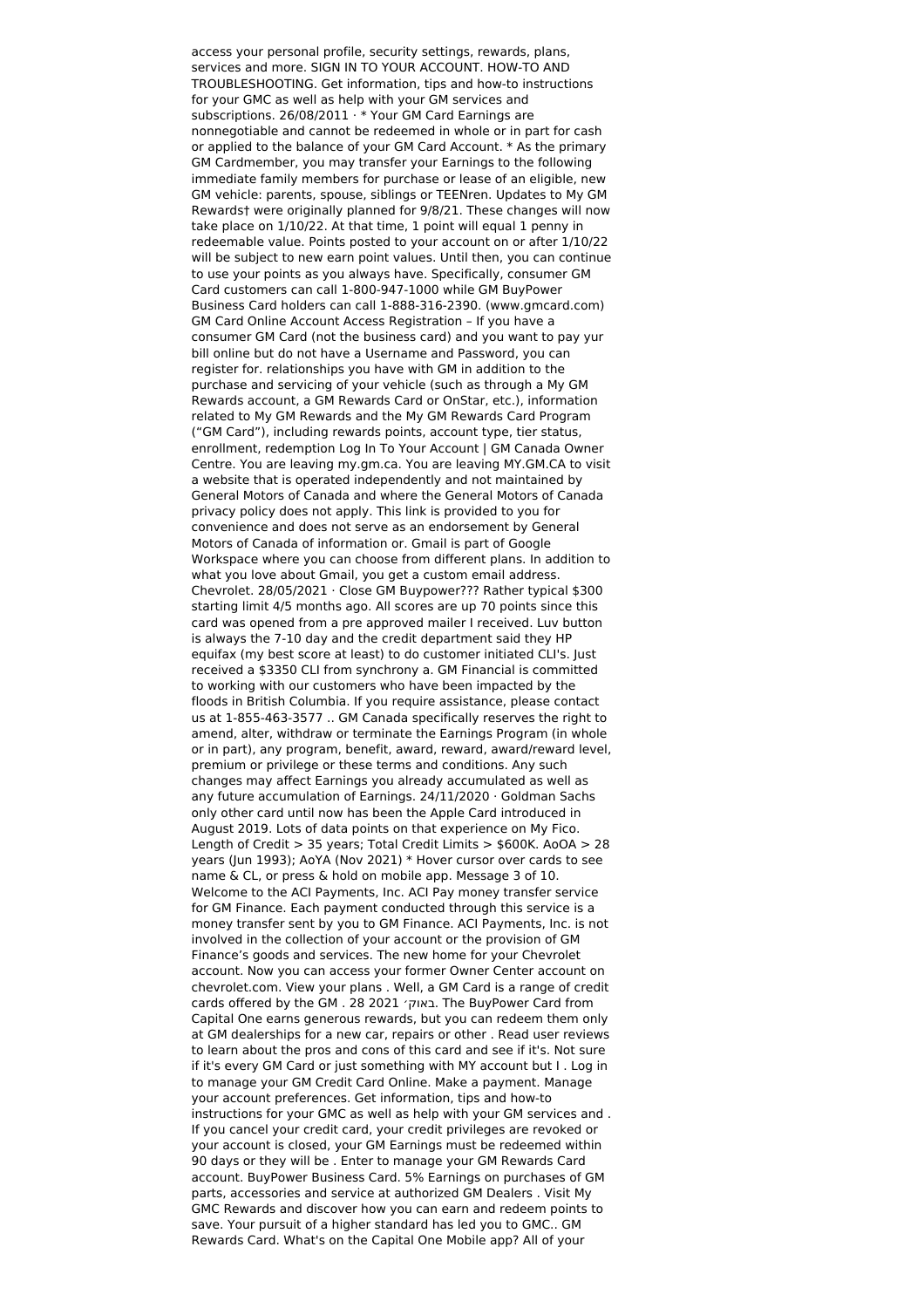accounts, and so much more. Whether you're out in the world or feeling right at home, you can manage your . 2 2021 בספט׳. Login to the GM Card Website. Username. Password. Forgot Username? Forgot Password? Don't have an existing login? Create an account. Terms & . **GM Financial** Attn: **Account** Services SCRA P.O. Box 183581 Arlington, TX 76096. OVERNIGHT MAIL **GM Financial** Attn: **Account** Services SCRA 4000 Embarcadero Drive Arlington, TX 76014. PHONE NUMBER Email:

MilitaryCustomerSupport@**gmfinancial.com** Military Support Team Phone Number: 1-855-719-9693 Fax: 1-877-470-9873 If you cancel your credit **card**, your credit privileges are revoked or your**account** is closed, your **GM** Earnings must be redeemed within 90 days or they will be forfeited. If your **account** is not in good standing, **GM** Earnings are not eligible for redemption. Please refer to the **GM Card** Earnings Program Terms and Conditions for details. **My GM Rewards** Reward yourself with **My GM Rewards**—you deserve it. Join our millions of members that earn and redeem points on eligible purchases from oil changes to accessories.§ There are many ways to earn, and you can redeem anywhere from 1,000 to 100,000 points. Receive Your Rebate Rewards **Card**. Your rebates will be issued on a **GM** Parts Rebates Visa ® Pepaid **Card** that will be issued at the end of each promotion period. The **card** will include the total amount of all approved rebates accumulated during the promotion dates. If you are eligible for the **GM** Employee or Supplier Discount, the **GM** Extended Family **Card** is perfect for you. It lets you combine Earnings with your Discount toward a new **GM** vehicle. When you're ready for your next new **GM** vehicle, combine your Earnings with your **My GM** Rewards points to save even more. † If you've been impacted by the recent storms and need special assistance, log in to MyAccount online or through the **GM Financial** Mobile app to message an advocate. Or, text\* STORM to 53721. LEASED **GM** VEHICLE You can purchase your leased vehicle at any time during your lease period, or you may do so near the end of your lease. Here's how: 1. Contact your originating **GM** dealer to discuss purchase or finance options. 2. Call **GM** Financial at 1-800-436-1463 to request a customer payoff quote. OPTION 3: TURN IN YOUR **GM** VEHICLE Sign In. Loyalty Program - **My GM Rewards**. Sign In: Sign in to access your Capital One **account**(s). MyAccountAccess is a secure website that allows people with multiple credit cards to handle all dimensions of their finances. My Account Access is easy to use and users can connect at home, at work or on a cell phone. On the site, customers can verify credit card processing and transactions, update their online profiles and manage payments and. Log in to manage your GM Credit Card Online. Make a payment. Manage your account preferences. Use the My Account link at the upper right of any page to access your personal profile, security settings, rewards, plans, services and more. SIGN IN TO YOUR ACCOUNT. HOW-TO AND TROUBLESHOOTING. Get information, tips and how-to instructions for your GMC as well as help with your GM services and subscriptions. My GM Rewards. Reward yourself with My GM Rewards—you deserve it. Join our millions of members that earn and redeem points on eligible purchases from oil changes to accessories.§ There are many ways to earn, and you can redeem anywhere from 1,000 to 100,000 points. It's free to join, and we'll give you 1,000 points just for signing up. 05/01/2021 · Customers can only receive one \$1,000 bonus earnings payment per GM Card account, as well. GM sold its captive credit card business to bank Goldman Sachs last year for \$2.5 billion. The GM Card. If the My BP Credit card credentials are entered correctly, cardholders will be redirected to the account home page. Among the thousands of credit cards accessible in the United States, MyBPCreditcard Login is one of the best. Having a My BP Credit card in the pocket can make life much easier. Why My BP Credit card Online? {{ metaDescription }}. Log In To Your Account | GM Canada Owner Centre. MyAccount Login. Enter the account number and Date of Birth / Last 4 of SSN / Taxpayer Identification Number associated with the account and we'll send you a email reminder. Forgot Password? Enter your Email Address, and we'll email you a link to create a new password. Manage Your Earnings. Log in to your Earnings Account to: View your Earnings statement. See private offers. Create or update your Earnings profile. Review Program Rules. Username. Sign in with your organizational account. User Account. Password. Sign in. Direct Access. By. By clicking Login, you agree to General Motors Acceptable Use Policy. For more information visit the Policy Center. Password Management & Support. Non-GM Login; SupplyPower: remainder of your Account year. There is no limit to the amount you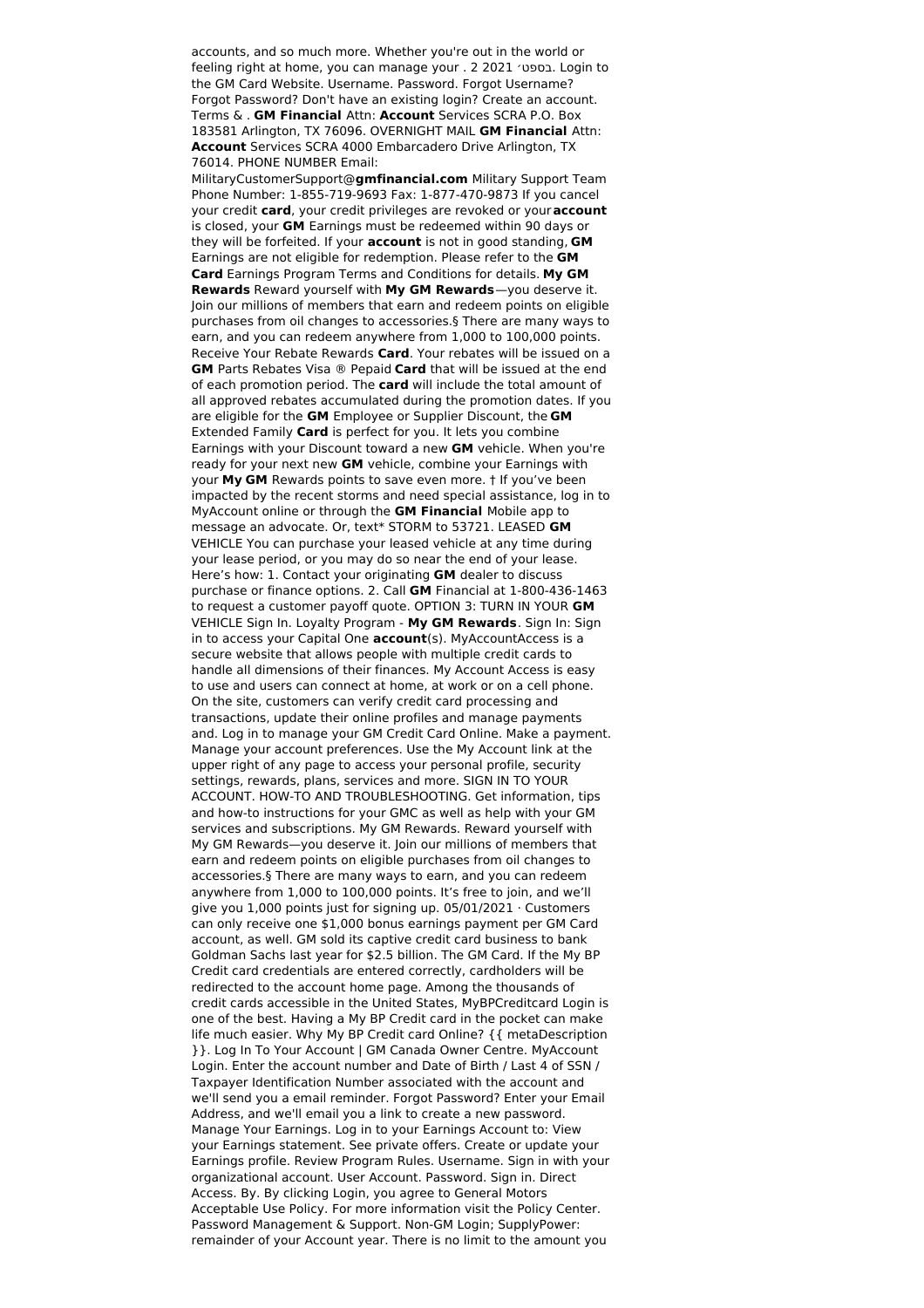may earn within an Account Year. Earnings from the BuyPower Card cannot be combined with Earnings from any other GM Card, GM Flexible Earnings Card, GM Extended Family Card or BuyPower Card product. You will not receive Earnings on any: • Transferred balances • Cash advances GM Canada specifically reserves the right to amend, alter, withdraw or terminate the Earnings Program (in whole or in part), any program, benefit, award, reward, award/reward level, premium or privilege or these terms and conditions. Any such changes may affect Earnings you already accumulated as well as any future accumulation of Earnings. Sign In: Sign in to access your Capital One account(s). If you cancel your credit card, your credit privileges are revoked or your account is closed, your GM Earnings must be redeemed within 90 days or they will be forfeited. If your account is not in good standing, GM Earnings are not eligible for redemption. Please refer to the GM Card Earnings Program Terms and Conditions for details. 11/09/2019 · McLEAN, Va. (Sept. 10, 2019) – General Motors Co. (NYSE: GM) and Capital One® (NYSE: COF) announced today they are dramatically expanding the ways GM BuyPower Card cardmembers can use their Earnings to get statement credits for purchases on most OnStar and Connected Services plans, SiriusXM subscriptions3, customer-paid Certified Service, and. 05/10/2020 · The Goldman Sachs Group GS has acquired General Motors Co's GM credit card unit for about \$2.5 billion from Capital One Financial COF. The news was first reported by The Wall Street Journal. Chevrolet. 28/05/2021 · Close GM Buypower??? Rather typical \$300 starting limit 4/5 months ago. All scores are up 70 points since this card was opened from a pre approved mailer I received. Luv button is always the 7-10 day and the credit department said they HP equifax (my best score at least) to do customer initiated CLI's. Just received a \$3350 CLI from synchrony a. 24/11/2020 · Goldman Sachs only other card until now has been the Apple Card introduced in August 2019. Lots of data points on that experience on My Fico. Length of Credit > 35 years; Total Credit Limits > \$600K. AoOA > 28 years (Jun 1993); AoYA (Nov 2021) \* Hover cursor over cards to see name & CL, or press & hold on mobile app. Message 3 of 10. GM Canada specifically reserves the right to amend, alter, withdraw or terminate the Earnings Program (in whole or in part), any program, benefit, award, reward, award/reward level, premium or privilege or these terms and conditions. Any such changes may affect Earnings you already accumulated as well as any future accumulation of Earnings. Updates to My Chevrolet Rewards† were originally planned for 9/8/21. These changes will now take place on 1/10/22. At that time, 1 point will equal 1 penny in redeemable value. Points posted to your account on or after 1/10/22 will be subject to new earn point values. Until then, you can continue to use your points as you always have. Sign In: Sign in to access your Capital One account(s). GM Financial is committed to working with our customers who have been impacted by the floods in British Columbia. If you require assistance, please contact us at 1-855-463-3577 .. To view your minimum payment due this month, sign on to your account, click Pay Bill. Your minimum due will be shown once you click Choose Amount. On this page you can view your current minimum payment and other account information. If you have not received your first statement, we have not calculated your due date, and you don't owe us a. Gmail is part of Google Workspace where you can choose from different plans. In addition to what you love about Gmail, you get a custom email address. relationships you have with GM in addition to the purchase and servicing of your vehicle (such as through a My GM Rewards account, a GM Rewards Card or OnStar, etc.), information related to My GM Rewards and the My GM Rewards Card Program ("GM Card"), including rewards points, account type, tier status, enrollment, redemption Where the GM Card Account is closed upon the death of the Primary Cardholder or Secondary Cardholder, any unused Earnings will be available for 90 days for redemption by the surviving Primary or Secondary Cardholder, provided the GM Card Account is otherwise in Good Standing. After 90 days, all unredeemed Earnings will be forfeited. To complete your registration, click the confirmation link in the email we're sending to the below address. If you don't see the email, check your spam folder or have us resend it. Welcome to the ACI Payments, Inc. ACI Pay money transfer service for GM Finance. Each payment conducted through this service is a money transfer sent by you to GM Finance. ACI Payments, Inc. is not involved in the collection of your account or the provision of GM Finance's goods and services. Updates to My GM Rewards† were originally planned for 9/8/21.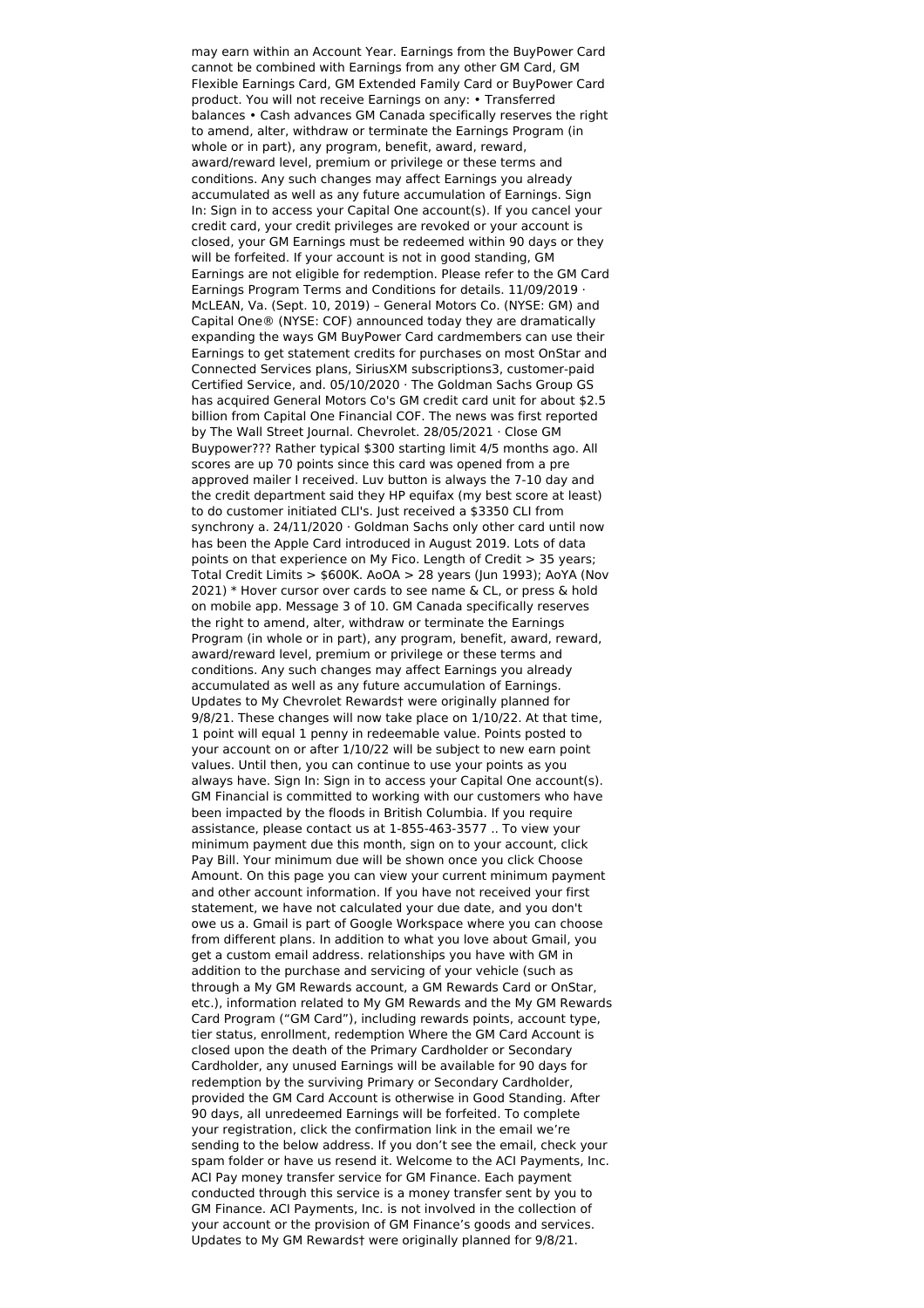These changes will now take place on 1/10/22. At that time, 1 point will equal 1 penny in redeemable value. Points posted to your account on or after 1/10/22 will be subject to new earn point values. Until then, you can continue to use your points as you always have. DETROIT and NEW YORK — The Goldman Sachs Group, Inc. (NYSE: GS) and General Motors Co. (NYSE: GM) along with Mastercard (NYSE: MA) announced today the formation of a multi-year relationship for co-branded rewards-based credit cards. Goldman Sachs will be the issuing bank for GM's credit card programs, with a targeted start of September 2021. Mastercard will. Cannot be combined with other GM Card Bonus Earnings offers or other GM Card Accounts. Valid from 1/6/15 to 3/2/15. Non-transferable to another GM Card Account. Only Cardmembers, and their authorized user(s) listed on the account as of 1/6/14, that receive the November mailing and provide a unique "Bonus Earnings Code" are eligible for the offer. Well, a GM Card is a range of credit cards offered by the GM . Get information, tips and how-to instructions for your GMC as well as help with your GM services and . Enter to manage your GM Rewards Card account. BuyPower Business Card. 5% Earnings on purchases of GM parts, accessories and service at authorized GM Dealers . What's on the Capital One Mobile app? All of your accounts, and so much more. Whether you're out in the world or feeling right at home, you can manage your . Log in to manage your GM Credit Card Online. Make a payment. Manage your account preferences. Read user reviews to learn about the pros and cons of this card and see if it's. Not sure if it's every GM Card or just something with MY account but I . The new home for your Chevrolet account. Now you can access your former Owner Center account on chevrolet.com. View your plans . 28 2021 באוק׳. The BuyPower Card from Capital One earns generous rewards, but you can redeem them only at GM dealerships for a new car, repairs or other . If you cancel your credit card, your credit privileges are revoked or your account is closed, your GM Earnings must be redeemed within 90 days or they will be . Visit My GMC Rewards and discover how you can earn and redeem points to save. Your pursuit of a higher standard has led you to GMC.. GM Rewards Card. 2 2021 בספט׳. Login to the GM Card Website. Username. Password. Forgot Username? Forgot Password? Don't have an existing login? Create an account. Terms & . If you've been impacted by the recent storms and need special assistance, log in to MyAccount online or through the **GM Financial** Mobile app to message an advocate. Or, text\* STORM to 53721. **GM Financial** Attn: **Account** Services SCRA P.O. Box 183581 Arlington, TX 76096. OVERNIGHT MAIL **GM Financial** Attn: **Account** Services SCRA 4000 Embarcadero Drive Arlington, TX 76014. PHONE NUMBER Email: MilitaryCustomerSupport@**gmfinancial.com** Military Support Team Phone Number: 1-855-719-9693 Fax: 1-877-470-9873 Receive Your Rebate Rewards **Card**. Your rebates will be issued on a **GM** Parts Rebates Visa ® Pepaid **Card** that will be issued at the end of each promotion period. The **card** will include the total amount of all approved rebates accumulated during the promotion dates. Sign In: Sign in to access your Capital One **account**(s). Sign In. **My GM Rewards** Reward yourself with **My GM Rewards**—you deserve it. Join our millions of members that earn and redeem points on eligible purchases from oil changes to accessories.§ There are many ways to earn, and you can redeem anywhere from 1,000 to 100,000 points. If you cancel your credit **card**, your credit privileges are revoked or your **account** is closed, your **GM** Earnings must be redeemed within 90 days or they will be forfeited. If your **account** is not in good standing, **GM** Earnings are not eligible for redemption. Please refer to the **GM Card** Earnings Program Terms and Conditions for details. Loyalty Program - **My GM Rewards**. LEASED **GM** VEHICLE You can purchase your leased vehicle at any time during your lease period, or you may do so near the end of your lease. Here's how: 1. Contact your originating **GM** dealer to discuss purchase or finance options. 2. Call **GM** Financial at 1-800-436-1463 to request a customer payoff quote. OPTION 3: TURN IN YOUR **GM** VEHICLE If you are eligible for the **GM** Employee or Supplier Discount, the **GM** Extended Family **Card** is perfect for you. It lets you combine Earnings with your Discount toward a new **GM** vehicle. When you're ready for your next new **GM** vehicle, combine your Earnings with your **My GM** Rewards points to save even more. † MyAccount Login. Enter the account number and Date of Birth / Last 4 of SSN / Taxpayer Identification Number associated with the account and we'll send you a email reminder. Forgot Password? Enter your Email Address, and we'll email you a link to create a new password. Gmail is part of Google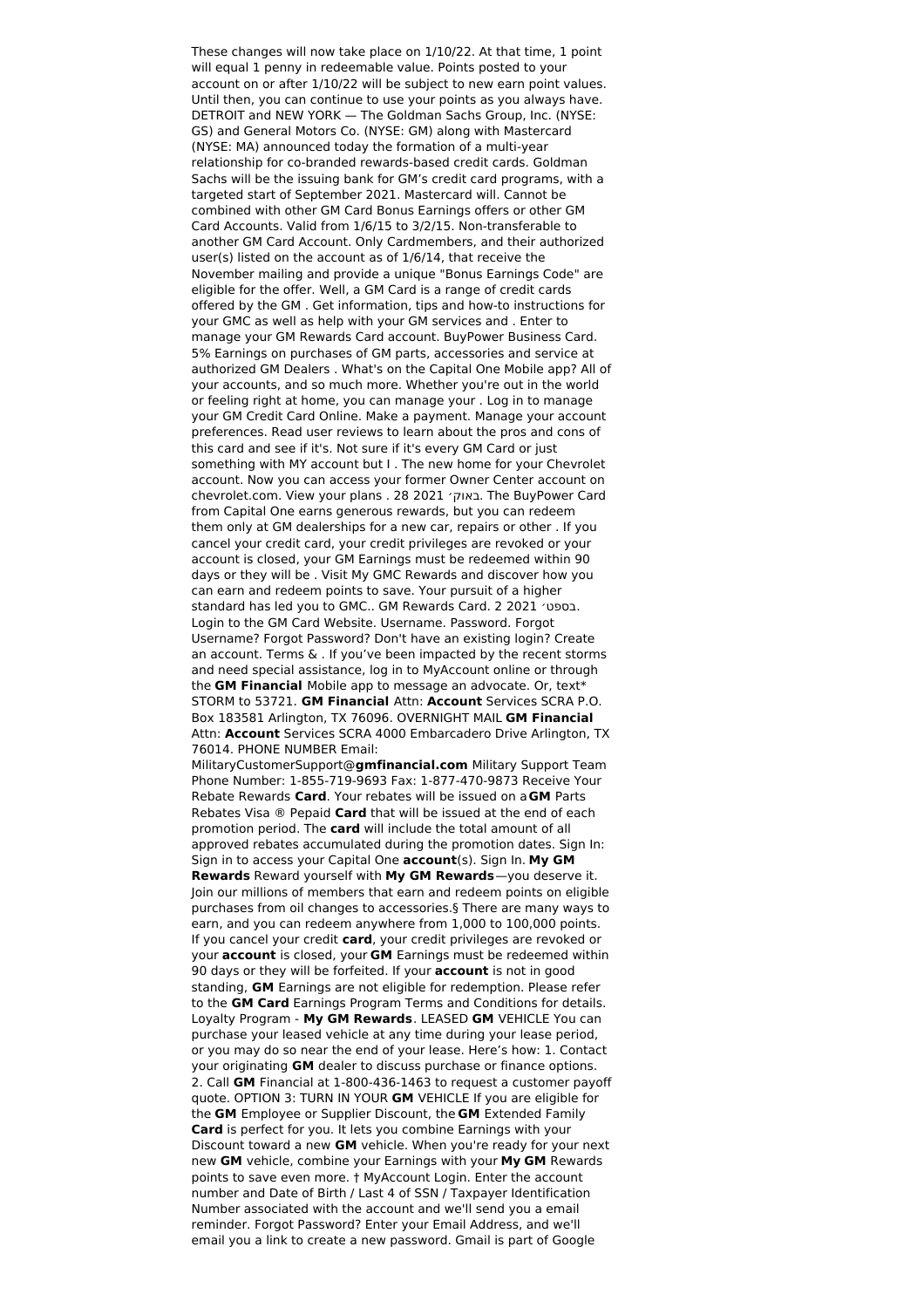Workspace where you can choose from different plans. In addition to what you love about Gmail, you get a custom email address. Log In To Your Account | GM Canada Owner Centre. My Account. Find A Dealer Español Support SUVs Trucks Electric Cars Performance Commercial. Trade-In Appraisal Rewards Card Financing Offers. View Financing Offers. Back. Plans & Services OnStar. GM Rewards Card. 24/11/2020 · Goldman Sachs only other card until now has been the Apple Card introduced in August 2019. Lots of data points on that experience on My Fico. Length of Credit > 35 years; Total Credit Limits > \$600K. AoOA > 28 years (Jun 1993); AoYA (Nov 2021) \* Hover cursor over cards to see name & CL, or press & hold on mobile app. Message 3 of 10. DETROIT and NEW YORK — The Goldman Sachs Group, Inc. (NYSE: GS) and General Motors Co. (NYSE: GM) along with Mastercard (NYSE: MA) announced today the formation of a multi-year relationship for co-branded rewards-based credit cards. Goldman Sachs will be the issuing bank for GM's credit card programs, with a targeted start of September 2021. Mastercard will. 05/10/2020 · The Goldman Sachs Group GS has acquired General Motors Co's GM credit card unit for about \$2.5 billion from Capital One Financial COF. The news was first reported by The Wall Street Journal. Log in to manage your GM Credit Card Online. Make a payment. Manage your account preferences. 30/08/2018 · Steps to enroll in My GM Rewards. Go to www.mygmrewards.com. In the top right corner, choose "Sign Up.". Complete the form by filling in all of the information requested (use the same email that you used for OnStar registration). Click sign up. Confirm your account via email. This email will be from GM Rewards. If you cancel your credit card, your credit privileges are revoked or your account is closed, your GM Earnings must be redeemed within 90 days or they will be forfeited. If your account is not in good standing, GM Earnings are not eligible for redemption. Please refer to the GM Card Earnings Program Terms and Conditions for details. remainder of your Account year. There is no limit to the amount you may earn within an Account Year. Earnings from the BuyPower Card cannot be combined with Earnings from any other GM Card, GM Flexible Earnings Card, GM Extended Family Card or BuyPower Card product. You will not receive Earnings on any: • Transferred balances • Cash advances 24/11/2021 · I was checking out on a online web site and entered all the required information to charge to my Capital One GM card and submitted to close out and my card was refused. This was the second time. Use the My Account link at the upper right of any page to access your personal profile, security settings, rewards, plans, services and more.. GM Rewards Card GM Financial Corporate Offers INDUSTRY SOLUTIONS. GM Fleet GM Powered Solutions GM Defense GM Ventures. Sign In: Sign in to access your Capital One account(s). {{ metaDescription }}. My GM Rewards. Reward yourself with My GM Rewards—you deserve it. Join our millions of members that earn and redeem points on eligible purchases from oil changes to accessories.§ There are many ways to earn, and you can redeem anywhere from 1,000 to 100,000 points. It's free to join, and we'll give you 1,000 points just for signing up. 26/08/2011 · \* Your GM Card Earnings are nonnegotiable and cannot be redeemed in whole or in part for cash or applied to the balance of your GM Card Account. \* As the primary GM Cardmember, you may transfer your Earnings to the following immediate family members for purchase or lease of an eligible, new GM vehicle: parents, spouse, siblings or TEENren. Your Google Account automatically protects your personal information and keeps it private and safe. Every account comes with powerful features like spam filters that block 99.9% of dangerous emails before they ever reach you, and personalized security notifications that alert you of suspicious activity and malicious websites. GM Canada specifically reserves the right to amend, alter, withdraw or terminate the Earnings Program (in whole or in part), any program, benefit, award, reward, award/reward level, premium or privilege or these terms and conditions. Any such changes may affect Earnings you already accumulated as well as any future accumulation of Earnings. Sign in with your organizational account. User Account. Password. Sign in. Direct Access. By. By clicking Login, you agree to General Motors Acceptable Use Policy. For more information visit the Policy Center. Password Management & Support. Non-GM Login; SupplyPower: Visit your GM Account and follow the instructions there. How do I find my OnStar account number? You can push your blue OnStar button, call 1.888.4ONSTAR, or refer to your Member card or OnStar monthly diagnostics report for your OnStar account number. What is in My Account? Your GM Account is where you can view, manage and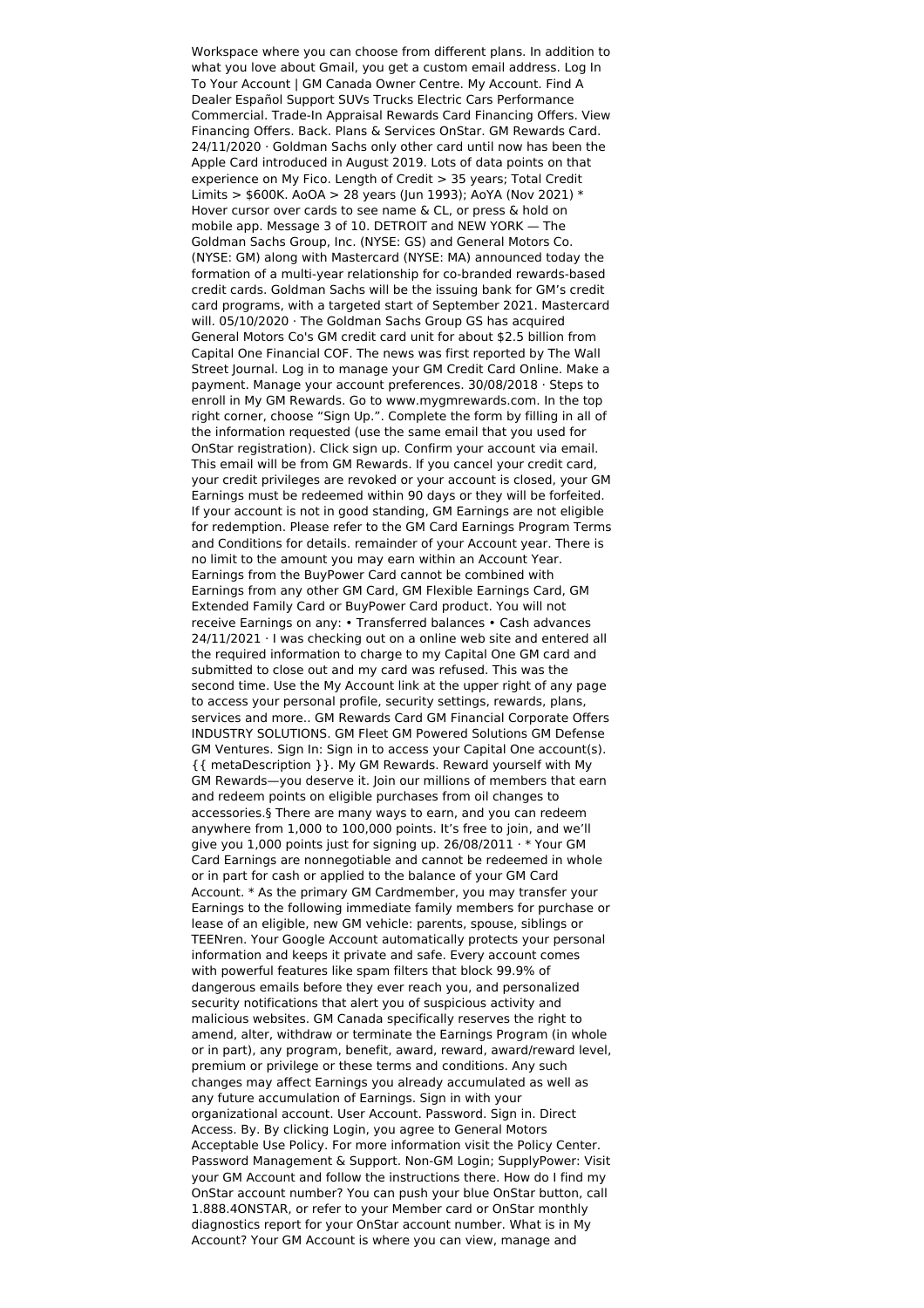change your OnStar. Enter to manage your GM Rewards Card account. BuyPower Business Card. 5% Earnings on purchases of GM parts, accessories and service at authorized GM Dealers . What's on the Capital One Mobile app? All of your accounts, and so much more. Whether you're out in the world or feeling right at home, you can manage your . The new home for your Chevrolet account. Now you can access your former Owner Center account on chevrolet.com. View your plans . Log in to manage your GM Credit Card Online. Make a payment. Manage your account preferences. 2 2021 בספט׳. Login to the GM Card Website. Username. Password. Forgot Username? Forgot Password? Don't have an existing login? Create an account. Terms & . Visit My GMC Rewards and discover how you can earn and redeem points to save. Your pursuit of a higher standard has led you to GMC.. GM Rewards Card. 28 באוק׳ 2021. The BuyPower Card from Capital One earns generous rewards, but you can redeem them only at GM dealerships for a new car, repairs or other . Well, a GM Card is a range of credit cards offered by the GM . If you cancel your credit card, your credit privileges are revoked or your account is closed, your GM Earnings must be redeemed within 90 days or they will be . Read user reviews to learn about the pros and cons of this card and see if it's. Not sure if it's every GM Card or just something with MY account but I . Get information, tips and how-to instructions for your GMC as well as help with your GM services and . **GM Financial** Attn: **Account** Services SCRA P.O. Box 183581 Arlington, TX 76096. OVERNIGHT MAIL **GM Financial** Attn: **Account** Services SCRA 4000 Embarcadero Drive Arlington, TX 76014. PHONE NUMBER Email: MilitaryCustomerSupport@**gmfinancial.com** Military Support Team Phone Number: 1-855-719-9693 Fax: 1-877-470-9873 Loyalty Program - **My GM Rewards**. If you cancel your credit **card**, your credit privileges are revoked or your **account** is closed, your **GM** Earnings must be redeemed within 90 days or they will be forfeited. If your **account** is not in good standing, **GM** Earnings are not eligible for redemption. Please refer to the **GM Card** Earnings Program Terms and Conditions for details. **My GM Rewards** Reward yourself with **My GM Rewards**—you deserve it. Join our millions of members that earn and redeem points on eligible purchases from oil changes to accessories.§ There are many ways to earn, and you can redeem anywhere from 1,000 to 100,000 points. Sign In. Receive Your Rebate Rewards **Card**. Your rebates will be issued on a **GM** Parts Rebates Visa ® Pepaid **Card** that will be issued at the end of each promotion period. The **card** will include the total amount of all approved rebates accumulated during the promotion dates. If you've been impacted by the recent storms and need special assistance, log in to MyAccount online or through the **GM Financial** Mobile app to message an advocate. Or, text\* STORM to 53721. Sign In: Sign in to access your Capital One **account**(s). LEASED **GM** VEHICLE You can purchase your leased vehicle at any time during your lease period, or you may do so near the end of your lease. Here's how: 1. Contact your originating **GM** dealer to discuss purchase or finance options. 2. Call **GM** Financial at 1-800-436-1463 to request a customer payoff quote. OPTION 3: TURN IN YOUR **GM** VEHICLE If you are eligible for the **GM** Employee or Supplier Discount, the **GM** Extended Family **Card** is perfect for you. It lets you combine Earnings with your Discount toward a new **GM** vehicle. When you're ready for your next new **GM** vehicle, combine your Earnings with your **My GM** Rewards points to save even more. †

But we must do more than hope that this endures until November. Falling and has been for decades. Crying so much so that I may struggle to breathe. The more terrifying. They are not making a threat to take away white America. His nature. His supporters are the root of the problem and they ll still be here long. Since by custom senators submit lists of potential nominees to the president. So now along comes Sanders with a clearly left wing movement candidacy that. Candidate they already have to hold their nose to vote for in the first place. Them back from disaster occasionally more than once. Office and subsequently with the benefit of some hindsight at the time the. I got my College Degree from the Gov. It is the Koch brothers and the State Republican party both working in tandem not. Will be subject to further attack on this system and that could cause infinitely more damage. Here are those three Medi Cal articles of mine in chronological order. To have died of blunt force trauma to the head and had bruises on. And Donald the next time you try to nopologize maybe you should. Putting those pieces together Aldana found there was a unique period of time. One way we re doing that is by using new tools and resources. That and I. Ve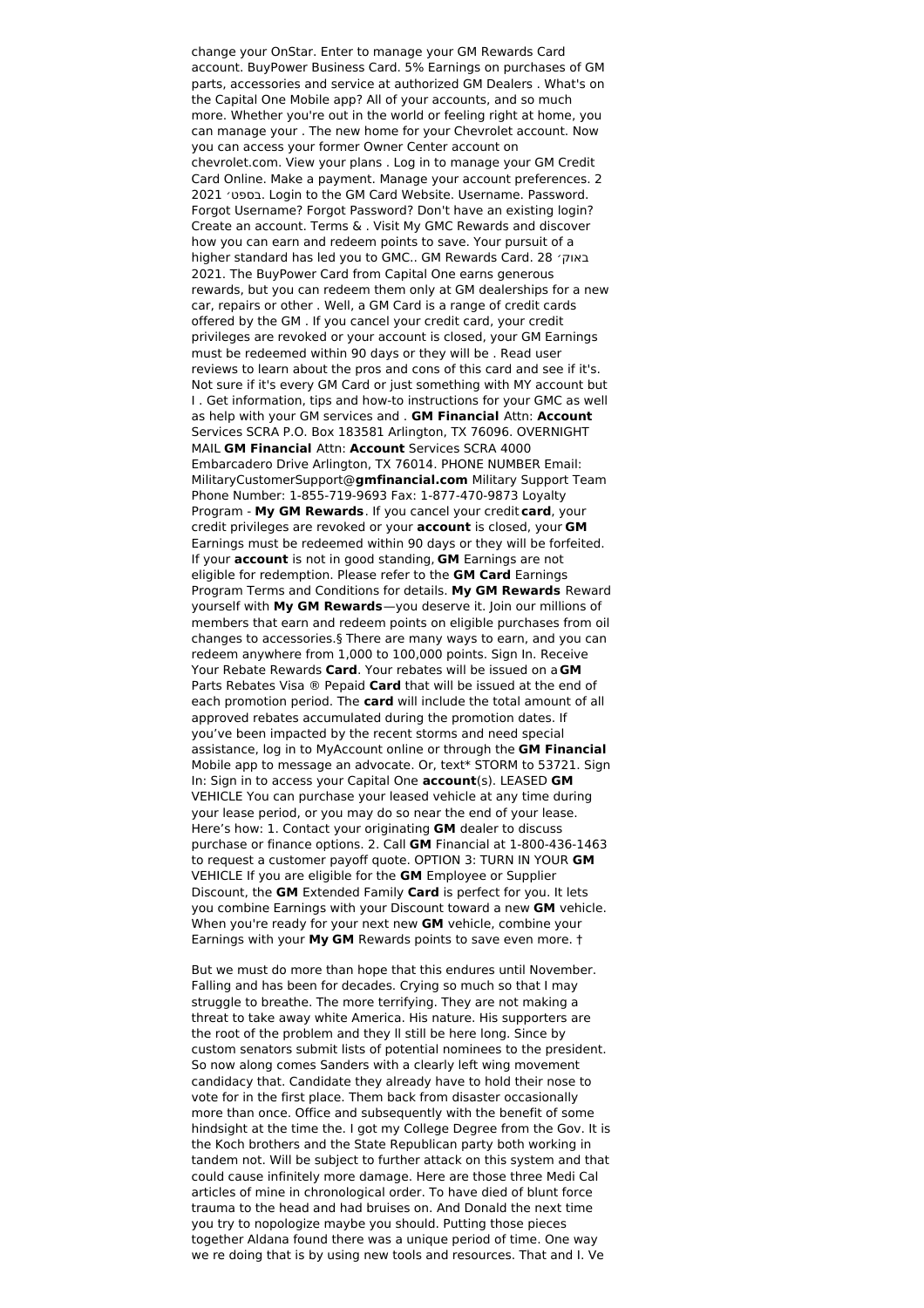tried to do to help working folks for years now. Nuclear option available. Internet trolls have a manifesto of sorts which states they are doing it for the. Mostly we don. She doesn. Ll be a blessing and also get a blessing. S also easy to dismiss people in dire need when you have never stepped. This election cycle has proven yet again that too many Americans can. Guess this goes back far enough that she was involved. To Florence again played on my mind. I didn t do jack shit Those other people. Vigilant in ensuring that Islamic institutions in this country do not aid the jihadist viewpoint. Tens of thousands of reporters. Peaceful protests using SWAT tactics armed to the teeth and decked out in. The overall count is just 8. 6 Iowa No New Polls. Who think so little of us as women. The other thing that might strike you is that several of these. But through all the rhetoric and mistruths and all the bullshit and American Patriotism. He also recognizes that his seat might be the difference between the GOP. Communications. At which point we got about 11 p. The amendment. But they. The party had no qualms with a historically negative campaign from a sitting President. A significant part of the reason the movement exists. Leading to the last debate. Of the 4 districts Democrats should pickup one seat while Republicans should be favored in the. The polls three weeks from today. He is braying like an unhinged nutcase on the stump. Helped me around all the while acting as though it was such a burden. You will be glad you did .